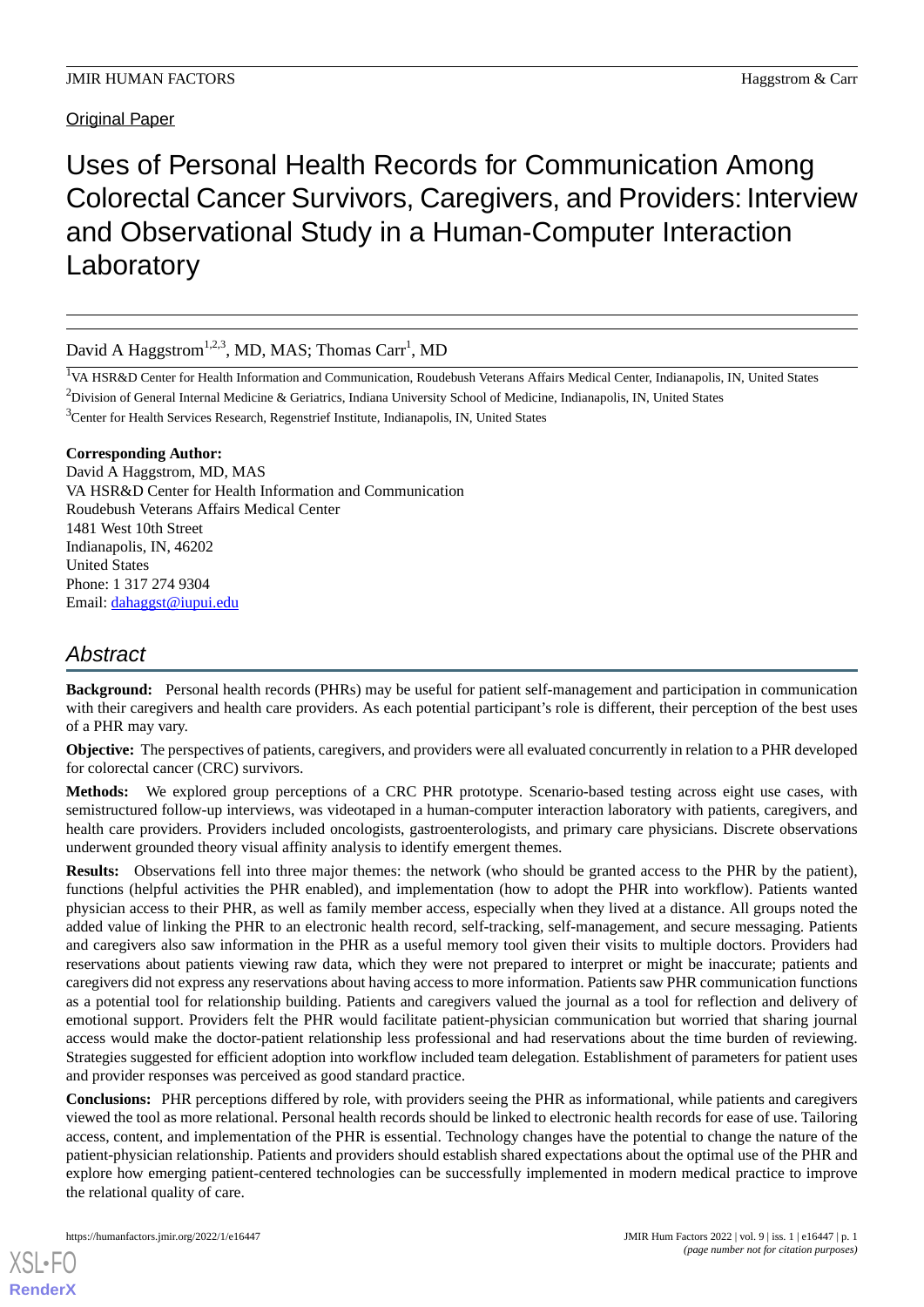#### (JMIR Hum Factors 2022;9(1):e16447) doi: [10.2196/16447](http://dx.doi.org/10.2196/16447)

#### **KEYWORDS**

personal health record; communication; cancer survivorship; colorectal cancer

#### *Introduction*

Personal Health Records (PHRs) have grown in popularity and functionality over time. PHRs are grounded in the idea that patients can improve continuity of care by transporting copies of their records from doctor to doctor. Originally, the term "PHR" stood for "patient-held records" and were paper-based systems [[1\]](#page-7-0). Initially designed by patients, institutions later developed standardized PHR formats to include medication lists, test reports, and physician notes [[1](#page-7-0)[-3](#page-7-1)]. The patient empowerment movement and the internet transformed PHRs into "personal health records" [[1](#page-7-0)[,4](#page-8-0),[5\]](#page-8-1). Advances in information technology have provided new tools for web-based self-management, communication, and information-sharing to enable patients to play a more active role in their care.

In the United States, patients with chronic disease represented the first target populations for PHRs [\[4](#page-8-0),[5\]](#page-8-1); while their adoption rate is only slightly higher than that in the general population, patients with chronic diseases make greater use of PHR capabilities [\[6](#page-8-2)]. Many PHR self-management tools are disease-specific, suggesting that the ideal composition might vary by disease [[7-](#page-8-3)[9](#page-8-4)]; this insight has led to the development of specialized PHRs designed for different chronic diseases, such as diabetes, heart disease, or neurologic disorders [[10\]](#page-8-5). With increases in cancer survival, oncology care has increasingly assumed the characteristics of chronic disease management [[11\]](#page-8-6). To meet the needs of long-term cancer survivorship, the Institute of Medicine (IOM) recommended the development of survivorship care plans to provide a treatment summary and plan for follow-up care, including the potential side effects and long-term consequences of treatment, the timing and content of recommended follow-up, and psychosocial services available in the community [[12\]](#page-8-7). PHRs provide a natural platform on which to address these goals; thus, they have been developed for several cancers [[5\]](#page-8-1). Colorectal cancer (CRC) is the second-most common cause of cancer death in the United States, approximately 147,950 individuals will be diagnosed with CRC and 53,200 will die from the disease in 2020 [[13\]](#page-8-8). All of the general issues addressed by survivorship care plans are of specific relevance to CRC survivors, including follow-up care or surveillance (colonoscopy, carcinoembryonic testing, and abdominal imaging [[14](#page-8-9)]) and potential side effects (eg, radiation proctitis  $[15]$  $[15]$  or oxaliplatin neuropathy  $[16]$  $[16]$ ).

The patient is arguably the key stakeholder, or user, in PHR design. Nonetheless, the proliferation of both synchronous and asynchronous methods of communication has expanded the scope of stakeholders to include both caregivers and health care providers. To create the most effective PHR, the design process needs to account for the needs of all potential stakeholders. Prior studies have examined the perspectives of each stakeholder group individually or focused upon combinations of providers [[17\]](#page-8-12) or patients and caregivers [\[18](#page-8-13)], or even provider perspectives of caregiver use [\[19](#page-8-14)]. Nonetheless, the input of

 $XS$ -FO **[RenderX](http://www.renderx.com/)** stakeholders such as patients, caregivers, and providers are not commonly considered. Prior qualitative research has shown that patients perceive web-based chronic disease management portals as increasing their access to information and engagement in health care, but improvements in portal design may improve usability and reduce attrition. Caregivers have expressed high interest in portal use to support their roles in interpreting health information, advocating for quality care, and managing medical care [\[18\]](#page-8-13). Providers have previously described secure messaging as having particular value for both themselves and their patients; however, providers also expressed concern about the inability of patients to share other types of information with their health care team [\[17](#page-8-12)] and the impact on workflow. In this study, the perspectives of patients, caregivers, and health care providers were all evaluated concurrently in relation to a PHR developed for CRC survivors. Patient and caregiver engagement is important for the adoption of PHRs, whereas provider buy-in is critical to the implementation of these technologies in health care settings.

Our key study question was what are the areas of agreement and disagreement among patients, caregivers, and providers with respect to the benefits and appropriate uses of a PHR. Across stakeholders, we explored several questions, including "Who should be provided access to, share information, and communicate with the PHR?" and "What type of patient-generated information should be incorporated into the PHR?" Finally, we asked how the PHR impacts workflow and what best practices may guide the future design and implementation of PHRs for patients with cancer.

# *Methods*

#### **Participants**

Four to six participants were recruited from each role group (patient, provider, and caregiver) on the basis of a previous study by Nielsen et al [[20\]](#page-8-15), suggesting that this number is sufficient to detect the majority of usability problems. Six CRC survivors were recruited from the Roudebush Veterans Affairs Medical Center (RVAMC) oncology clinic in Indianapolis. Provider schedules were reviewed prior to their clinic visit, and then research assistants approached patients in-person at their planned clinic visit. Either during the clinic encounter or later when scheduling the testing session over the telephone, patients were invited to identify a caregiver who could also participate in the session. For inclusion, cancer survivors were required to have a diagnosis of colorectal cancer more than 12 months prior to enrollment. This yearlong interval was chosen to identify patients who were likely to have undergone both surgical and adjuvant therapy so that they could provide feedback on both treatment modalities, as well as to minimize respondent burden upon any patient undergoing active treatment. One caregiver, identified as a family member or friend supporting the cancer survivor's health needs, was recruited along with each cancer survivor. Seven health care providers were purposefully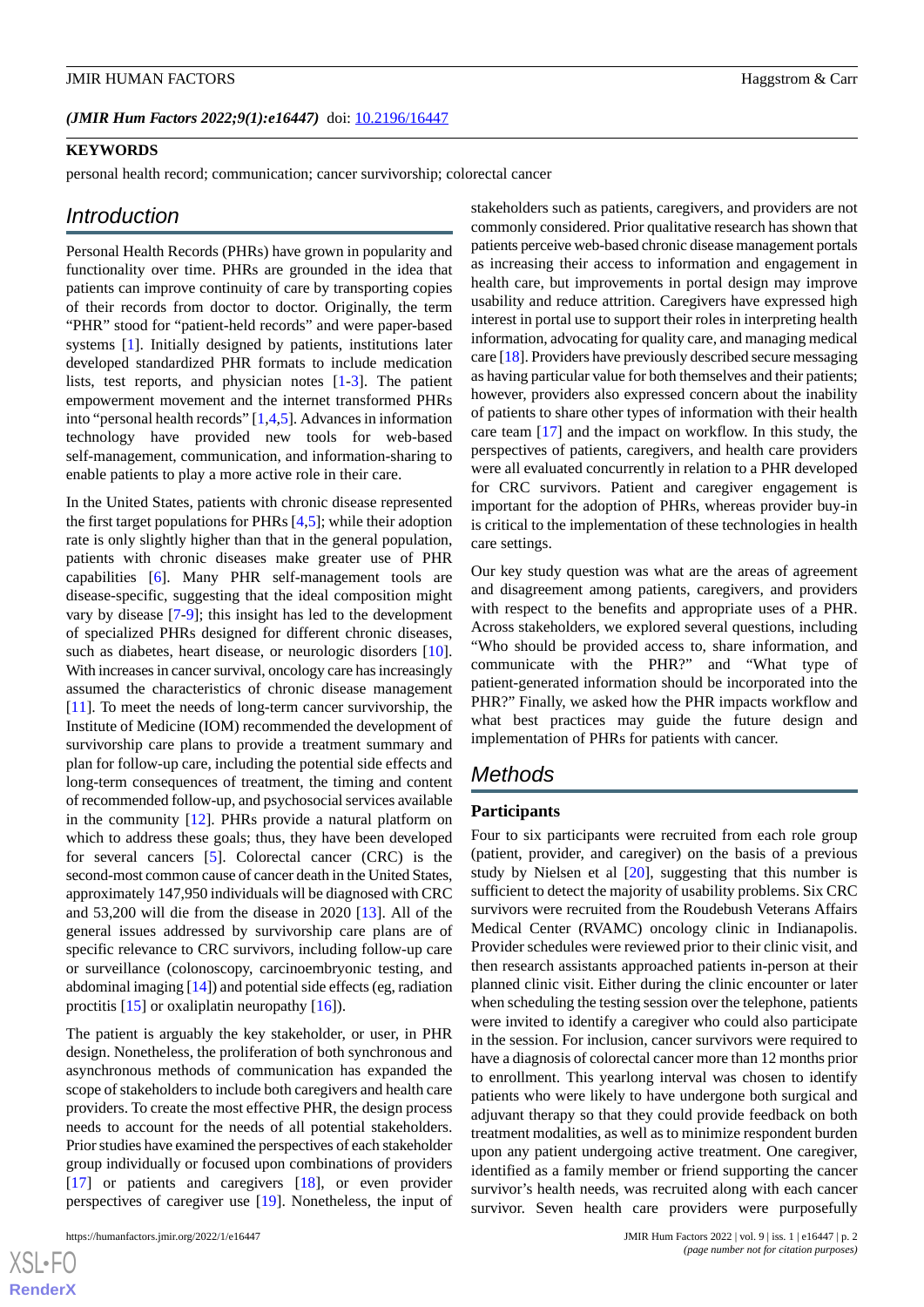recruited via email from the RVAMC, including an oncologist, oncology nurse, gastroenterologist, and 4 primary care physicians. In terms of incentives, gift cards were offered in the amount of US \$5 to providers and US \$25 to patients and caregivers. All participants provided informed consent, and the study protocol was approved by the institutional review board of Indiana University.

# **Prototype Design**

The initial, web-based CRC PHR prototype was created by a design team of clinical investigators and software developers. The functions of this prototype were informed by the IOM report on Cancer Survivorship [\[12](#page-8-7)] and are enumerated in [Table 1](#page-2-0).

The prototype used a tabbed browser format created with open-source software, the OpenMRS medical record system platform [[21\]](#page-8-16) shown in a screenshot in [Figure 1.](#page-2-1)

<span id="page-2-0"></span>**Table 1.** Functions of the personal health record of colorectal cancer survivors.

| Tab               | <b>Functions</b>                                                                                                                                                                                                                                                                                                                  |  |  |  |  |  |
|-------------------|-----------------------------------------------------------------------------------------------------------------------------------------------------------------------------------------------------------------------------------------------------------------------------------------------------------------------------------|--|--|--|--|--|
| My History        | Allows review of cancer diagnosis and treatment, including specific type of surgery and adjuvant therapy (chemotherapy,<br>and radiotherapy)                                                                                                                                                                                      |  |  |  |  |  |
| My Follow-up Care | Two tables: a table with recommended surveillance tests based on initial diagnosis and a table of actual tests performed<br>(date, test, and result)                                                                                                                                                                              |  |  |  |  |  |
| Side Effects      | Tailored compendium of possible side effects of treatment and initial, straightforward self-management steps                                                                                                                                                                                                                      |  |  |  |  |  |
| Communities       | Web-based links to cancer information resources and cancer survivor support groups                                                                                                                                                                                                                                                |  |  |  |  |  |
| Relationships     | Patients can share access to their personal health records with a set of role-based individuals (provider, caregiver, etc): rela-<br>tionship function enables tiered access to personal (My Mail and My Journal), medical (My History, My Follow-up Care,<br>and Side Effects) or all components of their personal health record |  |  |  |  |  |
| My Mail           | Client-based email application enabling secure message exchange                                                                                                                                                                                                                                                                   |  |  |  |  |  |
| My Journal        | Searchable, dated electronic journal, with an ability for in-line comments or responses by individuals to whom a Relationship<br>has been granted                                                                                                                                                                                 |  |  |  |  |  |

<span id="page-2-1"></span>**Figure 1.** Prototype screenshot created with open-source software—the OpenMRS medical record system platform.

|                                                                                                                                                                                                                                                                                                    | <b>My Relationships</b>                                                    | <b>My Treatment History</b>                                                      | My Follow-up Care          |                                   | <b>Side Effects</b><br><b>Communities</b><br><b>My Mail</b> | <b>My Journal</b> |        |                            |                                             |
|----------------------------------------------------------------------------------------------------------------------------------------------------------------------------------------------------------------------------------------------------------------------------------------------------|----------------------------------------------------------------------------|----------------------------------------------------------------------------------|----------------------------|-----------------------------------|-------------------------------------------------------------|-------------------|--------|----------------------------|---------------------------------------------|
| Welcome to the 'My History' Tab, where you can:                                                                                                                                                                                                                                                    |                                                                            |                                                                                  |                            |                                   |                                                             |                   |        |                            |                                             |
| • Review key information about the cancer treatment you received.<br>• Please update or correct any information as appropriate.<br>. This information is intended for your personal records and does not represent the official medical record upon which your treatment decisions are being made. |                                                                            |                                                                                  |                            |                                   |                                                             |                   |        |                            |                                             |
|                                                                                                                                                                                                                                                                                                    | Print                                                                      | <b>Cancer Treatment Summary</b>                                                  |                            |                                   |                                                             |                   |        |                            |                                             |
|                                                                                                                                                                                                                                                                                                    | Save Changes                                                               |                                                                                  |                            |                                   |                                                             |                   |        |                            |                                             |
|                                                                                                                                                                                                                                                                                                    | Type of cancer COLON CANCER $\bullet$ * (Required)                         |                                                                                  |                            |                                   |                                                             |                   |        |                            |                                             |
|                                                                                                                                                                                                                                                                                                    | Stage of cancer CANCER STAGE 2 v * (Required)                              |                                                                                  |                            |                                   |                                                             |                   |        |                            |                                             |
|                                                                                                                                                                                                                                                                                                    | Date of cancer diagnosis 02/07/2012<br>$\frac{1}{2}$ (mm/dd/yyyy)          |                                                                                  |                            |                                   |                                                             |                   |        |                            |                                             |
|                                                                                                                                                                                                                                                                                                    |                                                                            | Has your doctor told you that you have a genetic or predisposing abnormality? NO |                            |                                   | $\overline{\phantom{a}}$ (Required)                         |                   |        |                            |                                             |
|                                                                                                                                                                                                                                                                                                    | If YES, please specify: INFLAMMATORY BOWEL DISEASE<br>,                    |                                                                                  |                            |                                   |                                                             |                   |        |                            |                                             |
|                                                                                                                                                                                                                                                                                                    | Primary care doctor's name (family doctor, internist, etc.): Dr. Haggstrom |                                                                                  |                            |                                   |                                                             |                   |        |                            |                                             |
|                                                                                                                                                                                                                                                                                                    | Phone number of primary care doctor's office: 317-988-2067                 |                                                                                  |                            |                                   |                                                             |                   |        |                            |                                             |
| Email address of primary care doctor: dahaggst@iupui.edu                                                                                                                                                                                                                                           |                                                                            |                                                                                  |                            |                                   |                                                             |                   |        |                            |                                             |
|                                                                                                                                                                                                                                                                                                    |                                                                            |                                                                                  |                            |                                   |                                                             |                   |        |                            |                                             |
|                                                                                                                                                                                                                                                                                                    |                                                                            |                                                                                  |                            |                                   |                                                             |                   |        |                            |                                             |
| Treatment History - Surgery                                                                                                                                                                                                                                                                        |                                                                            |                                                                                  |                            |                                   |                                                             |                   |        |                            |                                             |
|                                                                                                                                                                                                                                                                                                    |                                                                            | Edit/Delete SURGERY TYPE                                                         | Other surgery type<br>name | <b>DATE OF</b><br><b>SURGERY:</b> | NAME OF INSTITUTION WHERE YOU HAD<br><b>SURGERY:</b>        | TOWN/CITY:        | STATE: | <b>NAME OF</b><br>SURGEON: | PHONE NUMBER OF<br><b>SURGEON'S OFFICE:</b> |
|                                                                                                                                                                                                                                                                                                    | Dû                                                                         | Colostomy or ileostomy<br>Lymph node<br>removal/dissection                       |                            | 02/14/2012                        | <b>Indiana University</b>                                   | Indianapolis      | IN     | Dr. Hand                   |                                             |

# **Interviews and Observations**

[XSL](http://www.w3.org/Style/XSL)•FO **[RenderX](http://www.renderx.com/)**

Using the final PHR version, the participants all completed an individual session in the RVAMC human-computer interaction laboratory. Each session lasted 1 hour and was conducted by a

member of the study team with a background in human factors engineering. None of the participants were familiar with the PHR prior to enrollment, nor was any type of tutorial provided before use so as to avoid bias on the basis of user experience, as well as assess the usability or intuitiveness of the interface.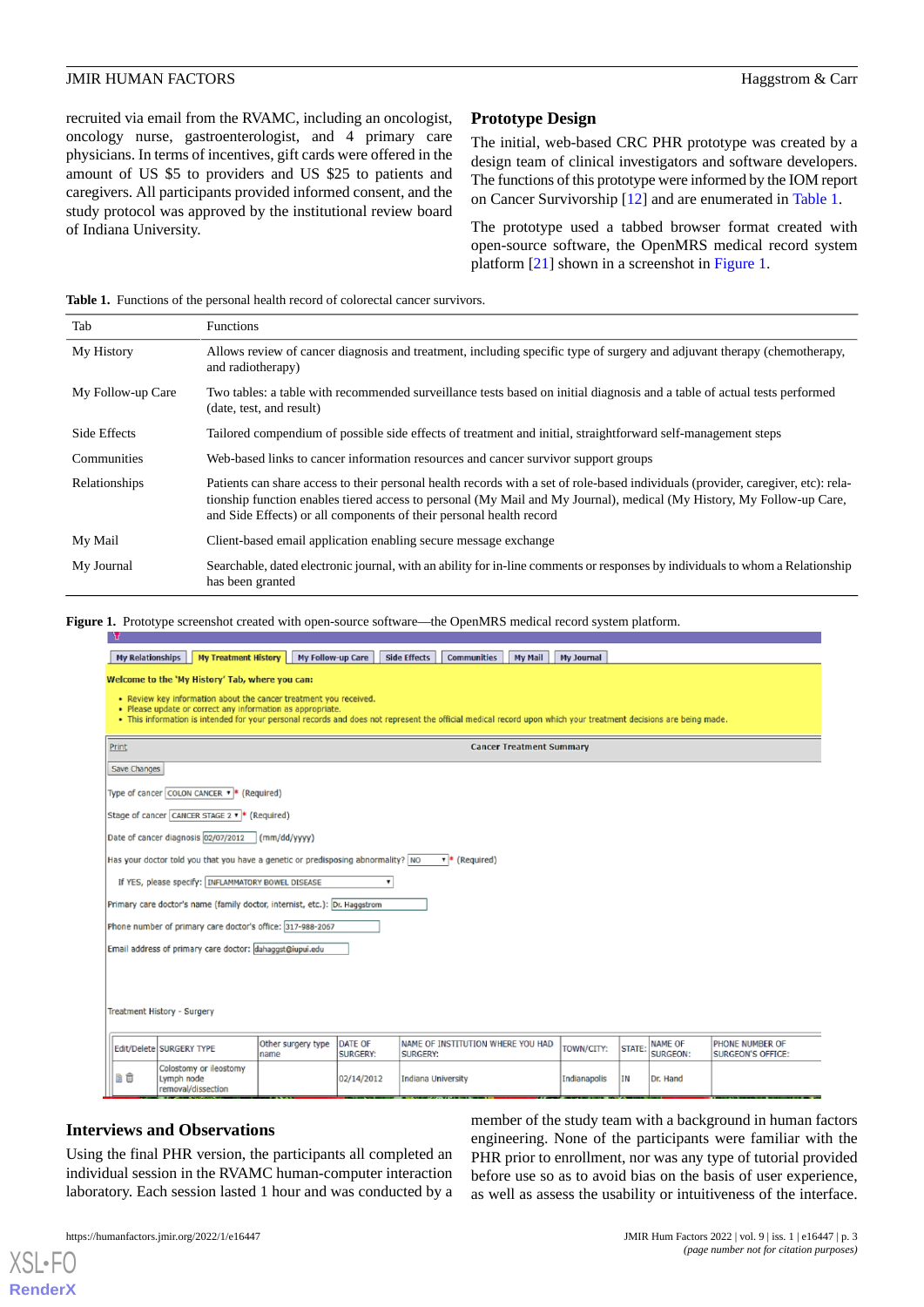An interview guide was developed with expert clinical input from primary care (2) and subspecialty (1) providers, as well as scientific input from individuals with training backgrounds in human factors engineering (1 PhD and 2 Masters). At the outset of each session, all participants underwent the same semistructured interview, including questions concerning experience and expertise with technology. With content tailored to their role (cancer survivor, caregiver, or provider), participants

were then given use-case scenarios to perform using the PHR ([Table 2](#page-3-0)) with a PC. The think-aloud design was used during scenario-testing and open-ended follow-up questions were used after each scenario. Concluding questions were then asked, with encouragement to envision a "blue-sky" future or the ideal PHR. The session was videotaped using Morae software so that verbal and visual cues and interactions could be analyzed.

<span id="page-3-0"></span>**Table 2.** Use-case testing scenario, with an example of a colorectal cancer survivor.

| Task           | Description                                                                                                                                                                                                                                                                                                                              |
|----------------|------------------------------------------------------------------------------------------------------------------------------------------------------------------------------------------------------------------------------------------------------------------------------------------------------------------------------------------|
| 1A             | You recall that your doctor (Dr. Carter) wishes to know if you can grant him access to the electronic tool so he can view all of the infor-<br>mation recorded there himself. He tells you to use the email: dcarter@fakeemail.com                                                                                                       |
| 1B             | You decide you want to grant your spouse access to this electronic tool so she can view all of the information within it herself. Your<br>spouse's email: myspouse@fakeemail.com                                                                                                                                                         |
| 2A             | Dr. Carter performed a colonoscopy on January 8, 2020, and found an abnormality, so your doctor has asked you to return in six months.<br>Please record this information using the tool.                                                                                                                                                 |
| 2B             | After completing the last task, check to see when your next colonoscopy test will be and write your answer in the blank provided: Date<br>of next colonoscopy test:                                                                                                                                                                      |
| 3A             | After your doctor reviews your list of past treatments through this electronic tool, your doctor informs you of a mistake in the records<br>in the electronic cancer toolkit. You were recorded as having been treated with Xeloda, but in reality you were treated with Erbitux.<br>Use the system to update this piece of information. |
| 3B             | You want to share the radiation therapy you've received with your primary care doctor. Because your doctor cannot gain access to the<br>toolkit, please write all the radiation treatment you've received in the spaces provided.                                                                                                        |
| $\overline{4}$ | After updating your past treatment, please use the system to notify (via email) Greg Armstrong (Lance's Caregiver), whose email address<br>is garmstrong@fakeemail.com                                                                                                                                                                   |
| 5              | Use the system to record a personal experience involving what it's like to live with cancer. Please use this opportunity to express yourself,<br>and please entitle it: "My Cancer Experience."                                                                                                                                          |

#### **Analysis**

For each role-based participant group, observations were analyzed using a grounded theory approach to determine the requirements for a CRC PHR and functions prioritized by each group. Two investigators, one of whom was not involved in the original interviews, performed the coding and analysis. The videotapes were broken into single, verbal or non-verbal, observations. The observations were recorded chronologically at the point in the session when they were collected and then grouped by participant role. Data analysis was inductive using the method of constant comparison, an iterative process consisting of an open and focused coding phase [\[22](#page-8-17)]. Within each participant role, the observations were coded using visual affinity diagramming [[23\]](#page-8-18) with an open-coding scheme. After independent coding by the investigators, coding discrepancies were resolved at consensus meetings. Investigators each read all transcripts and analyzed them for prevalent and recurrent themes. This phase elucidated three overarching themes: the web-based network, its functions, and its implementation. During the focused coding phase, investigators developed additional themes by conducting comparisons within and between transcripts, between themes, and finally across the role-based participant groups. Throughout the analysis, qualitative methods and procedures were used to ensure rigor and validity. These procedures included reflexivity (continually questioning interpretations and returning to the data to verify interpretations), search for alternative interpretations of the data,

[XSL](http://www.w3.org/Style/XSL)•FO **[RenderX](http://www.renderx.com/)**

and depth of description (seeking out the specific details of participants' words) [[24](#page-9-0)[,25](#page-9-1)].

# *Results*

#### **Results Overview**

All 6 patients were male, with an average age of 62.2 years (range 54-72 years); 2 of 6 (33%) were African American. Four caregiver spouses were recruited; all were women and half were African American. Of the health care providers, 4 of 7 (57%) were female, 5 (71%) were White, and 2 (29%) were Asian American. Overall, most patients would recommend the use of the PHR to other patients. Patient, caregiver, and provider observations could be grouped into three major themes: the network, its functions, and implementation. The "network" encompassed those who should be granted access to the PHR by the patient, "functions" comprised the helpful activities which the PHR enabled, and "implementation" included how best to implement the PHR into workflow and communication. These themes interrelate dynamically; for example, the types of individuals included in the network (provider, caregiver, or patient) may influence the range of possible uses.

During review, six additional themes emerged within these overarching themes: Network (Access Privileges and Communication), Functions (Self-tracking and Self-management; Journal (Reflection and Communication), and Implementation (Workflow and Future Enhancements).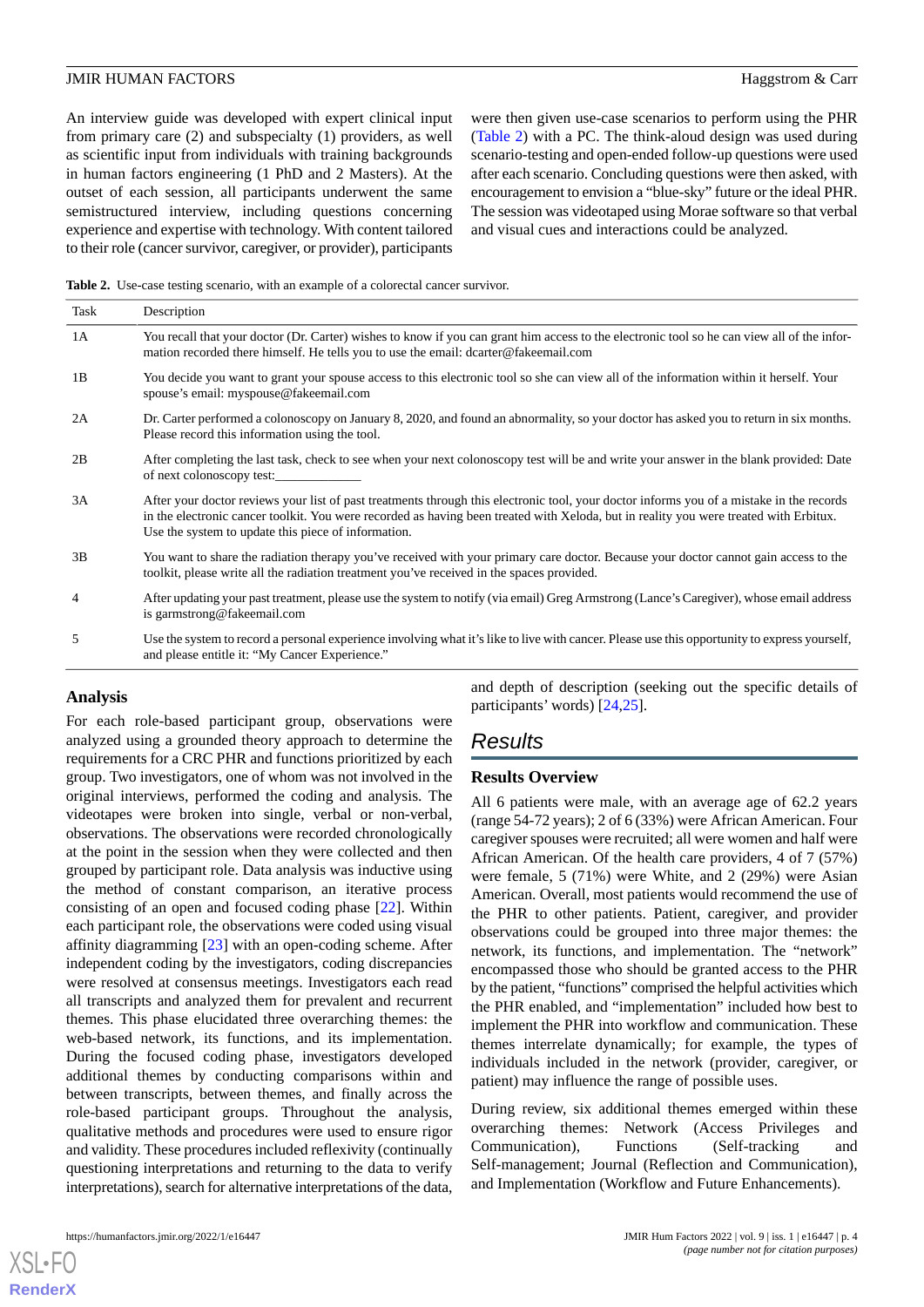# **Network**

# *Access Privileges*

The PHR allowed only the patient the ability to grant access to others; many permutations in who should be granted access were observed. All patients wanted physician access to their PHR. Most patients wanted family members to have access to the PHR; when family member access was granted, their spouse was always included. Access for family members was guided by relational closeness, and how important individual family members were to the patient's care. Without being prompted, 2 different patients suggested that researchers should also be provided access so as to create knowledge in the process of sharing information, expressing a sense of altruism: "probably use if I thought it would help other people."

# *Communication*

*Provider-to-provider communication*: Participants from each stakeholder group saw the value of communication between providers. Patients and providers recommended that health information in the PHR be shared across health care systems. Patients also recommended sharing across different types of providers (both primary care and oncologist). One patient stated that primary care provider access should be "required."

Another patient suggested a doctor-only network, established without individual patient permissions. Patients suggested a model wherein medical personnel would have one-time access to PHR data in an emergency: "In the past, I had an uncle who died of diabetes and no one knew it but his wife, and she was out of town; he went to the emergency room and they gave him the wrong medicine."

*Patient-to-provider communication*: The PHR provided at least two opportunities for asynchronous communication between patients and providers through (1) secure email and (2) web-based journal access. Both patients and providers saw potential in the PHR for sharing medical information; patients more often saw potential in the tool for relationship-building. Each stakeholder group described how the optimal mode of communication varied by its purpose. Email was described as acceptable for simple messages, but not for complex or sensitive topics (eg, bad news) or issues requiring an immediate response, which were considered to be most appropriately communicated in person or by telephone.

*Patient-to-caregiver communication*: Among patients and caregivers, PHRs were perceived as adding value when family members lived at a distance from the patient. This distance could range from out-of-the-home to out-of-state. Patients discussed how providing caregivers access to the PHR could inform caregivers about possible side effects or the symptoms patients were experiencing. Although most spouses agreed with the desirability of access to the patient's PHR, one described their access to the patient's PHR as "an invasion of privacy."

# **Functions**

# *Self-tracking and Self-management*

Patients and caregivers saw the information recorded in the PHR as a useful memory tool because they "can't remember

everything." One caregiver noted that this would be "great for keeping up with what is happening with 10 doctors." All stakeholder groups observed that the PHR would enable the patient and caregivers to record and track future testing, leading them to be "more engaged."

Patients and providers saw potential in the PHR for self-management. One patient said, "It would be nice to be able to keep up with how your treatment's going, kind of knowing if you're…getting better…A lot of times when you have cancer you always have a question mark over your head – where am I?" One provider discussed how the PHR could stimulate patients to ask questions. A caregiver noted that information from the PHR could be printed and brought to doctor appointments to address key issues. Patients and providers saw the potential for the PHR to track symptoms and perhaps deliver self-care approaches. Given the network of relationships that the PHR facilitated, patients saw an opportunity for collective self-management of their problems, facilitating help from caregivers.

Providers had reservations about patients viewing "raw data." They felt that patients were not prepared to interpret the data, which led to confusion and anxiety, and that inaccurate data in the record might upset patients. Patients and caregivers did not raise any downsides to having access to more information. Regarding inaccurate information in the PHR, patients expressed greater interest in how errors might be corrected rather than who would be to blame. None of the patients raised concerns about privacy or security of the PHR, but caregivers and providers expressed such concerns.

#### *Journal: Reflection and Communication*

Patients viewed the journal as a tool for reflection where they could record their personal thoughts, emotions, symptoms, and "vent" about frustrations. If shared, information recorded in the journal was seen as potentially reducing a sense of isolation: "Cancer is kind of a lonely illness to have; they can talk back and forth and share their experience of what they are going through and what medicines are working for them." Patients and caregivers saw the PHR as providing a way for others, including the health care provider, to better "understand the patient's issues".

In addition to self-reflection, patients and caregivers viewed the journal as a tool for communication and a way for patients to receive support from others. The "comments" section in the journal appeared to them to make bidirectional communication possible between patients and providers. For more stoic individuals, the journal was seen as offering a tool to communicate in written form what they might have trouble expressing verbally. One caregiver noted that a patient may withhold information about prognosis to "protect" family members, and the journal may enable greater sharing of information: "helps with hope if we know what to expect." Another caregiver suggested more multimedia resources in the PHR; for example, "songs or movies" that could help start conversations.

Two providers shared the view that the PHR would facilitate patient-physician communication, allow "sympathy," and help

```
XSI - F(RenderX
```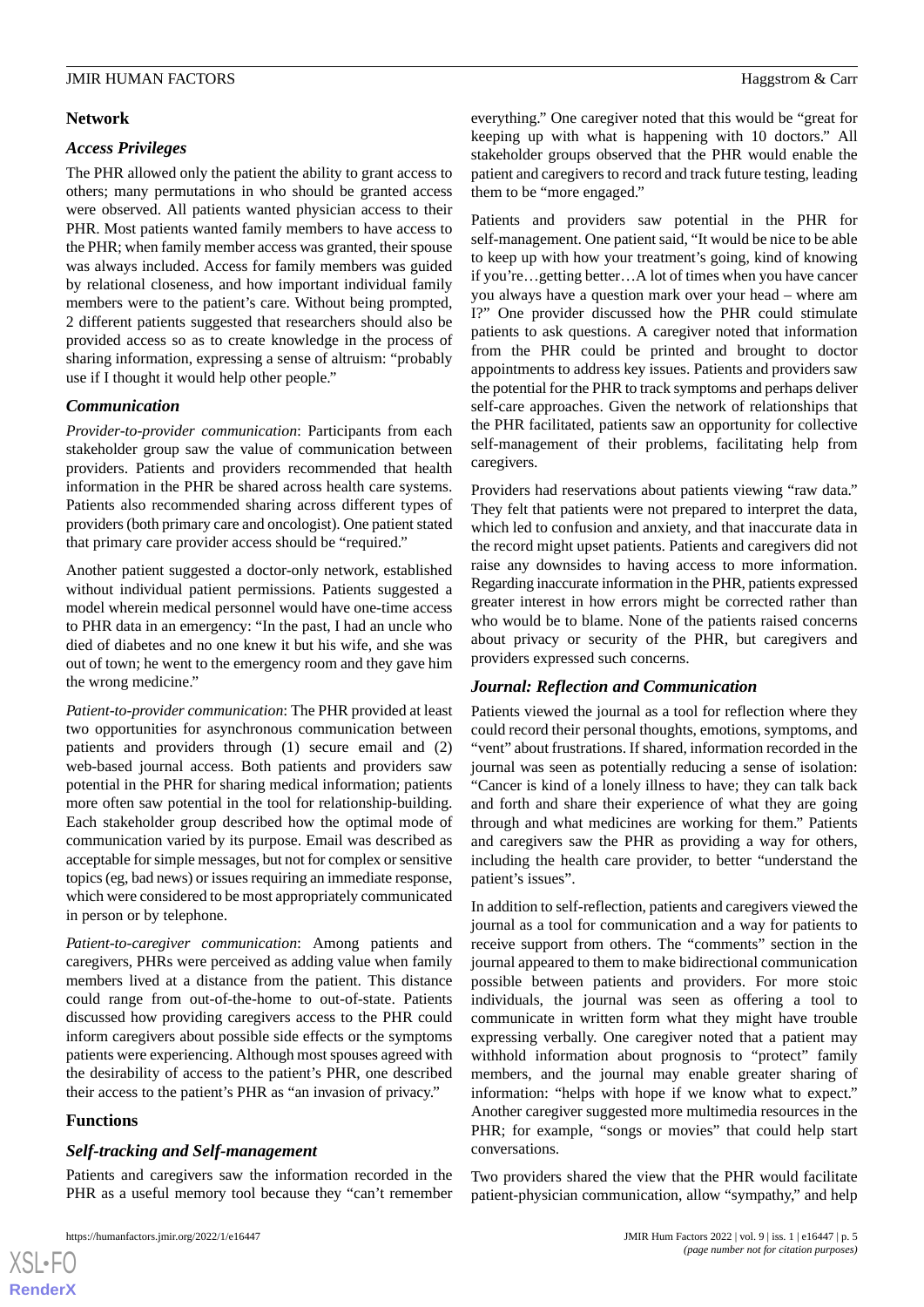the physician understand the patient "holistically." However, another provider worried that sharing journal access would make the doctor-patient relationship "less professional." Most providers were concerned about the time burden of processing a large amount of unstructured information. Potential malpractice liability owing to the provider having journal access was also raised, although a provider commented "you can't spend life worrying about lawsuits."

#### **Implementation**

# *Workflow*

All stakeholder groups would prefer the PHR to be tethered to the patient's electronic health record (EHR), and did not see themselves as performing manual data entry. One participant indicated concern that only young or "techie" patients would be able to reliably use the PHR. For certain types of data, providers did not trust the accuracy or completeness of patient-entered information, although one provider stated that "patients should record their own values so they will be more involved."

The time burden of accessing the PHR was a common concern among providers. Strategies suggested for efficient adoption into workflow included nurse delegation; for example, email could be used for nurse-directed symptom management. Each stakeholder group believed the PHR should be well-integrated with other technologies to avoid creating multiple locations to access electronic health records or check email. PHR training was also perceived as necessary. Establishing parameters for patient uses and provider responses was considered good standard practice.

For email, providers were again concerned about the time burden but recognized that email could be both a "responsive" and "efficient" tool (eg, sending test results) for asynchronous communication. Patients expressed sensitivity to the time burdens of providers without prompting from the interviewer, suggesting that email may reduce the number of telephone calls, and expressing the opinion that email was more likely to reach their doctors.

Most providers considered email more efficient than the journal. A few providers indicated they would read the journal, but only if directed by patient request to a specific entry. For the journal, one provider suspected patients would record too much extraneous detail, thus making real issues harder to find. Providers suggested several types of structured information patients could enter, including review of systems, symptoms, and pain scores. Organizing tools, such as the use of subject headings and natural language processing, were suggested.

#### *Future Enhancements*

Patients and caregivers were interested in several specific enhancements to the PHR. They sought more guidance in accessing support groups and information regarding complementary medicine. Patients were interested not only in disease information, but also healthy lifestyle resources, especially nutrition. More capabilities concerning medication management were suggested, particularly a list of medications and side effects attributable to each chemotherapy agent. Other

desired functions were the ability to refill medications, make appointments, and carry the PHR on portable devices.

# *Discussion*

# **Principal Findings**

The integration of multiple stakeholder perspectives regarding the potential use of a PHR for cancer survivors was a key strength of our study. Patients, caregivers, and providers all have unique roles and offer particular insights into the PHR's potential to meet the needs of cancer survivors. All stakeholder groups perceived the PHR to be a valuable tool and would recommend this patient-centered technology to others diagnosed with cancer. Several areas of agreement emerged across different stakeholder groups. First, the broader the network of users provided access, the better. As in other studies, a majority of patients wanted clinician access to the PHR [\[26](#page-9-2)], especially primary care physicians and oncologists. Stakeholder groups also recommended that networks bridge multiple health care systems. Essentially, participants were articulating a model of health information exchange, which shared electronic treatment information across multiple organizations, although perhaps they were unfamiliar with existing technical architectures or platforms to accomplish information-sharing [[27\]](#page-9-3).

Patient preference for access among individuals who were not clinicians was less universal and connected with the closeness of personal relationships and geographic proximity [[8](#page-8-19)[,28](#page-9-4)]. In patients with cancer, it may be especially beneficial for caregivers to be given access to the PHR [\[29](#page-9-5)], although such access needs to be balanced against the countervailing principles of patient privacy so as to prevent unwanted disclosures; for example, stigmatized conditions or billing information [[30\]](#page-9-6). Overall, patients valued the ability to control access to the record on an individual basis [[8\]](#page-8-19). While other systems allow the patient to control who else can access the PHR [\[31](#page-9-7)], this CRC PHR also enables the patient to control what domains of the records (medical versus personal) are accessed by whom. Consequently, the patient can share information with each individual provider and caregiver at the level that they choose. A patient could selectively provide access to the journal to family members owing to the personal nature of the content. Alternatively, a patient may choose to provide only medical providers with access to the treatment summary owing to its clinical nature and to preserve their privacy. But instead of making a priori assumptions about what decisions patient will make, the PHR provides patients with autonomy to tailor these decisions on the basis of their preferences for disclosure.

Another area of wide agreement among all stakeholder groups was the use of the PHR for information-sharing. Pragmatically, health information delivered through the PHR may increase patient recall and prompt questions at follow-up visits. By enabling patients to review their health information beforehand, and potential test recommendations, patients may be more prepared and activated [[32,](#page-9-8)[33](#page-9-9)] at physician visits. Furthermore, leveraging its information-sharing and communication functions, the PHR may serve as a foundation for collaborative decision-making and shared decisions.

 $XS$  • FO **[RenderX](http://www.renderx.com/)**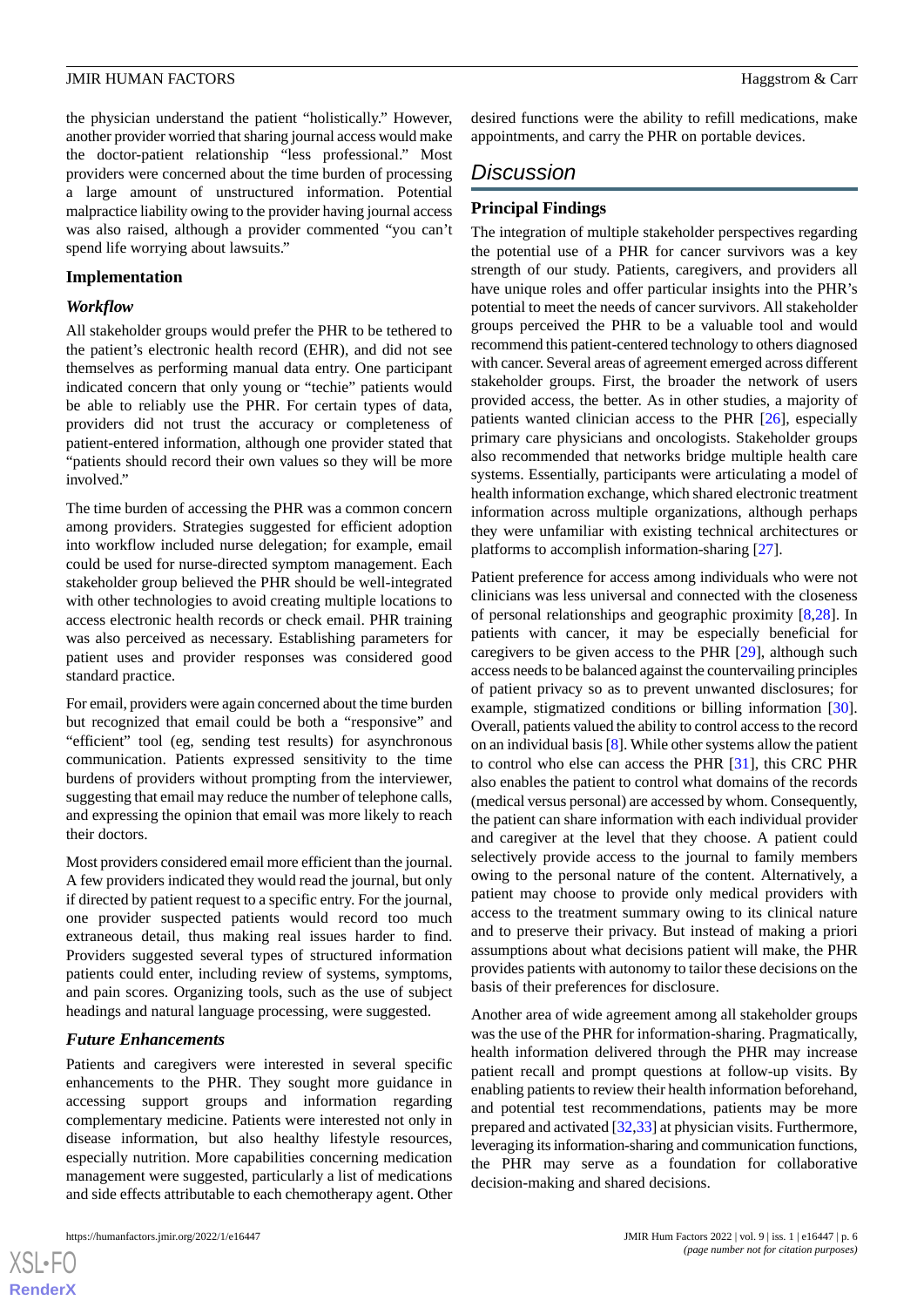Areas of disagreement were also noted among stakeholder groups, particularly between patients or caregivers and health care providers. Patient and caregivers both saw the value of the PHR in relationship-building. Information the patient shared about their personal cancer experience, especially through the journal function, was viewed as a way to be better understood as a whole person. Previous studies of narrative medicine suggest that patients' written stories of how illness has affected them can help them rediscover personal identity [\[34](#page-9-10)] and even improve patient outcomes [[35\]](#page-9-11). Providers were concerned about the shift such web-based technologies could bring about in their professional roles. Previous research has outlined a mixed picture of social networking technologies. Social media use by patients led to more equal communication between the patient and provider, but increased doctor-switching [[36\]](#page-9-12); patient-provider relationships may also be more harmonious owing to the opportunity to release negative emotions on the internet, but others have found suboptimal interactions between the patient and health care professional if providers do not agree with the information provided, or even feel their expertise challenged [[37\]](#page-9-13).

The messaging function, especially to communicate with their doctor, was highly valued by patients in this and other PHR studies [\[7](#page-8-3),[8,](#page-8-19)[28](#page-9-4),[38\]](#page-9-14). Nonetheless, despite studies showing the feasibility of web-based patient-doctor communication [[39\]](#page-9-15), providers were concerned about time burden, data security, and privacy. While sensitive to time concerns, data privacy and security issues were not independently raised by the patients, which suggested that they were much more focused on the potential benefits than these mitigating risks. Consensus across stakeholder groups was easier to find on general guidelines for email use; for example, simple messages for nonemergent issues.

A related area of disagreement between patients and providers was the perceived value of sharing unstructured information. Patients saw the ability to construct meaning and relate personal experiences from sharing information in more qualitative forms, but only a minority of providers shared this view. Providers saw the same information as potentially inaccurate, a time burden, and source of medical liability. Structured information of all types was suggested by providers, including symptom and pain scores. Such discrete information may be more manageable for tracking and quality improvement purposes, as well as secondary research; however, the use of standardized instruments reduces the expressive content of the information and the patient's ability to articulate their unique circumstances.

Our findings deliver several key messages to be considered in the future design and implementation of patient-centered technologies.

#### *PHRs Should Be Linked to EHRs*

In free-standing PHRs, data entry would need to be performed by either the patient or the health care provider. Neither cancer survivors nor health care providers could see themselves as having adequate time to enter such data into the PHR. Moreover, health care providers did not have full confidence in the accuracy of patient-entered data. Based on the medical literature, their skepticism is warranted; for example, patients tend to overreport the receipt of cancer screening and underreport

[XSL](http://www.w3.org/Style/XSL)•FO **[RenderX](http://www.renderx.com/)** screening intervals [\[40](#page-9-16)]. Tethering or linking PHRs to EHRs would also enable the wide range of networking envisioned by patients. Providers who are already using EHRs could more readily be provided with access to PHRs. Through patient health information exchanges, multiple health care systems can be digitally connected. Broadband internet access serves as a barrier to PHR use among underserved populations and policy changes such as patient subsidies [[41\]](#page-9-17), and increased rural broadband infrastructure [[42\]](#page-9-18) also have a role to play in improving the health information ecosystem.

#### *Emergency Care Is a Convincing Use Case*

In this and other studies, patients expressed interest in allowing emergency care providers to temporarily access the PHR [[43\]](#page-9-19). Cancer survivors and other chronic disease PHR users valued this emergency access, over privacy concerns [\[8](#page-8-19),[43\]](#page-9-19). A patient in this study and another study [[8](#page-8-19)] related occasions where an unfavorable outcome resulted from the inability of emergency providers to access records. This patient-requested feature could be incorporated into future PHRs by a single-use key code, carried on the patient or held by an emergency contact.

#### *Tailoring Is Essential*

Tailoring across multiple dimensions of the PHR is possible, including access, content, and implementation approaches. As a matter of patient-centered principle, the patient was placed in control of PHR access; cancer survivors can then choose who to invite as well as what types of information those individuals can access. This flexible design appeared to be well-received, and patients reflected thoughtfully about to whom and why they would provide access. In our study and others, patients also wanted tailored guidance in searching for high-quality disease information and local support groups [\[44](#page-9-20)]. Of course, barriers to PHR adoption remain, and our group has previously identified barriers to use among a population of patients with CRC of similar age (mean age 58 years), including difficulty with system log-in, lack of computer literacy, and difficulty self-entering patient information [\[45](#page-9-21)].

The organizational contexts in which patients are seen, and in which PHRs will be administered, are quite heterogeneous. The US health care system has a multiplicity of practice environments, including academic and community, private and public, hospital- and office-based, and single and multispecialty groups. The structure and workflow of individual practices will play a large role in the optimal approach to implementation. Helpful guidance was suggested by our participants, including the use of support staff and best practices in the use of emails. Observations collected in multiple clinical settings would more fully inform other approaches worth consideration for dissemination.

Structured information was entered to summarize the patient's treatment and surveillance testing, and unstructured information was communicated in the journal and messaging system. Preferences for different types of information diverged between patients and providers. To resolve these varying perspectives, negotiation may be necessary between patients and providers to strike what both view as a fair balance. Different PHR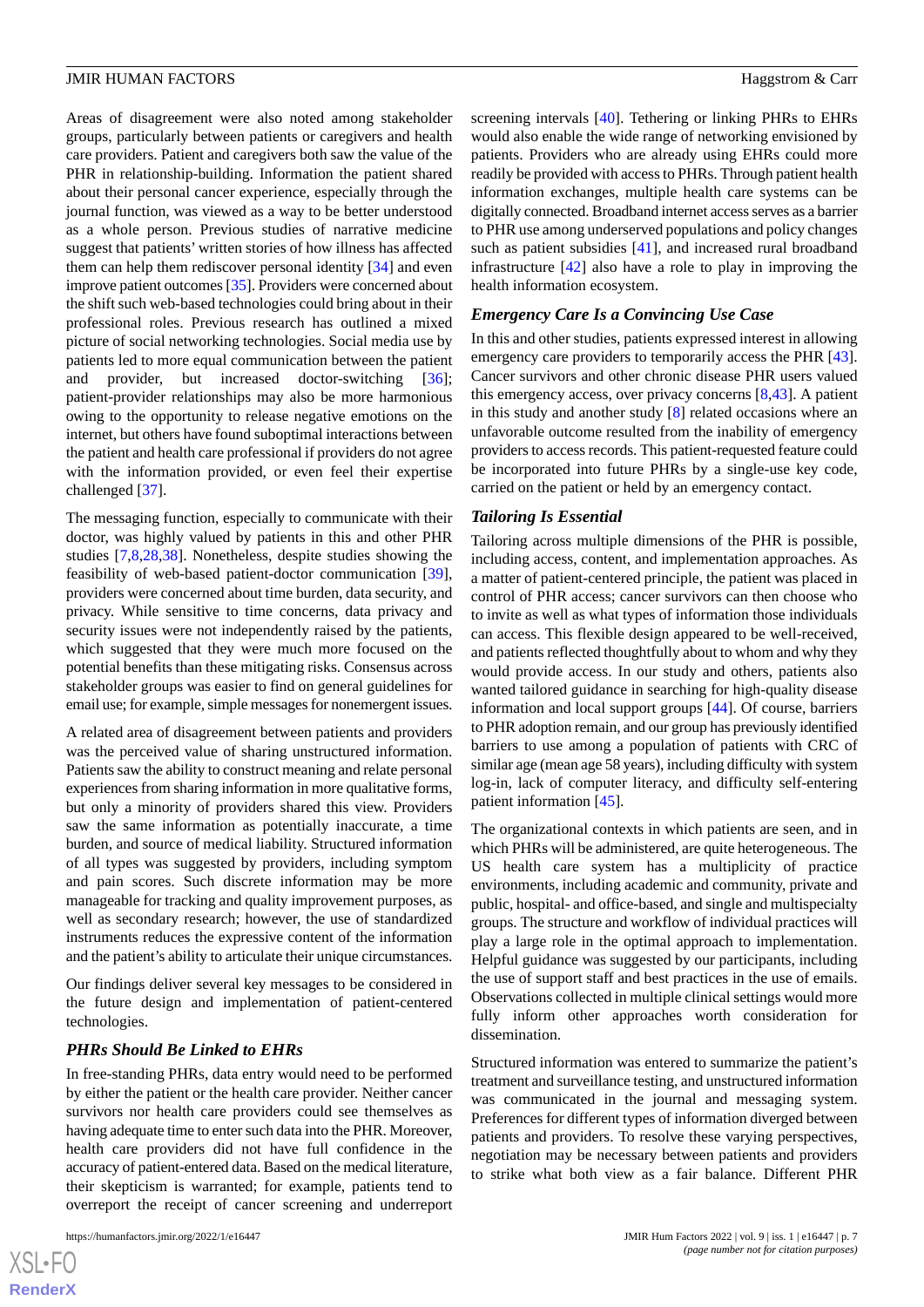systems may be tailored over time to reflect these compromises in the types of information delivered and received.

# *Technology Changes Have the Potential to Change the Nature of the Patient-Physician Relationship*

Patients almost universally valued the participation of health care providers in the PHR system. However, providers expressed reluctance about an open-ended engagement, especially in the case of patients expressing personal feelings or experiences in unstructured formats. While technology may initially appear to be a tool to facilitate patient-physician communication, it is worth considering how new tools such as the PHR could potentially change not only the mode, but also the content and qualities of communication. Broader sharing of the cancer experience may provide the opportunity for providers to more deeply understand their patients' identities. Further, the low adoption rate of PHRs [\[46](#page-9-22)] might be improved if these technologies enabled such high-quality, meaningful communication between patients and providers; a prior systematic review confirms that patients highly value using portals for communication with providers [\[47](#page-9-23)]. However, this more personal connection may narrow the professional distance between patients and providers in such a way that not all parties are comfortable. As more professional and social experiences transition to web-based digital platforms, the patient-physician relationship at the center of medicine may evolve in other unexpected or unintended ways. To our knowledge, our study results uniquely highlight the trade-offs and tensions that web-based technologies may introduce into the domain of patient-provider communication. Previous studies have perhaps focused upon the impact of shared records upon workflow [[48\]](#page-9-24), but not necessarily the nature of the patient-physician relationship itself. Our research design of incorporating both patient and provider perspectives was key to the discovery of these findings.

# **Limitations**

This study was limited by its size, although owing to recurrent themes in the analysis, investigators believed that thematic

saturation had been reached. Further, many of the main findings were consistent across different subject groups. The participant population was completely male; while males represent the strong majority of the US veteran population (>90%), female veterans should be aggressively recruited in future studies. The age distribution was also representative of patients diagnosed with colorectal cancer. Future studies should consider other patient groups and cancer types. Finally, no major EHR companies have deployed oncology patient portals that make possible the clinically tailored care delivered by the PHR tested here. Hence, we focused on general PHR issues (networking and implementation) and functions (self-management and journaling) relevant across portals. However, we believe that tailored, disease-focused PHRs have the potential to deliver greater clinical value to patients and providers; therefore, they represent a future model for technology design when the industry's business case can better support the degree of specialization required.

# **Conclusions**

PHR perceptions are role-dependent, but there is marked consensus on many aspects of PHR design among stakeholders. This suggests that a single, integrated tool can be designed to meet several identified patient needs, including self-tracking and self-management, as well as more informed and shared medical decisions. Providers have unique concerns about the increased time burden and the accuracy of patient-entered data, and more fundamentally, how web-based communication tools may change the nature of the physician's professional role. Patients perceive these tools as a potential pathway to personal understanding that can deepen their relationships with doctors. Nonetheless, to realize this promise, patients and caregivers may need to search for and encourage health care providers to partner with them in exploring how emerging patient-centered technologies can be successfully implemented in modern medical practice to improve the relational quality of care.

# **Acknowledgments**

The study was supported in part by VA HSR&D CDA 07-016, the VA Advanced Medical Informatics Fellowship Program (Carr), and the Livestrong Foundation. The funders had no role in the study design, collection, analysis and in the interpretation of data, writing of the report, or the decision to submit the paper for publication.

# <span id="page-7-0"></span>**Conflicts of Interest**

None declared.

#### **References**

[XSL](http://www.w3.org/Style/XSL)•FO **[RenderX](http://www.renderx.com/)**

- <span id="page-7-1"></span>1. Kim J, Jung H, Bates DW. History and trends of "Personal Health Record" research in PubMed. Healthc Inform Res 2011 Mar;17(1):3-17 [[FREE Full text\]](https://www.e-hir.org/DOIx.php?id=10.4258/hir.2011.17.1.3) [doi: [10.4258/hir.2011.17.1.3](http://dx.doi.org/10.4258/hir.2011.17.1.3)] [Medline: [21818452\]](http://www.ncbi.nlm.nih.gov/entrez/query.fcgi?cmd=Retrieve&db=PubMed&list_uids=21818452&dopt=Abstract)
- 2. Cornbleet MA, Campbell P, Murray S, Stevenson M, Bond S, Joint Working Party of the Scottish Partnership Agency for PalliativeCancer CareNational Council for HospiceSpecialist Palliative Care Services. Patient-held records in cancer and palliative care: a randomized, prospective trialt. Palliat Med 2002 May;16(3):205-212. [doi: [10.1191/0269216302pm541oa\]](http://dx.doi.org/10.1191/0269216302pm541oa) [Medline: [12046996](http://www.ncbi.nlm.nih.gov/entrez/query.fcgi?cmd=Retrieve&db=PubMed&list_uids=12046996&dopt=Abstract)]
- 3. Ko H, Turner T, Jones C, Hill C. Patient-held medical records for patients with chronic disease: a systematic review. Qual Saf Health Care 2010 Oct;19(5):e41. [doi: [10.1136/qshc.2009.037531](http://dx.doi.org/10.1136/qshc.2009.037531)] [Medline: [20511601](http://www.ncbi.nlm.nih.gov/entrez/query.fcgi?cmd=Retrieve&db=PubMed&list_uids=20511601&dopt=Abstract)]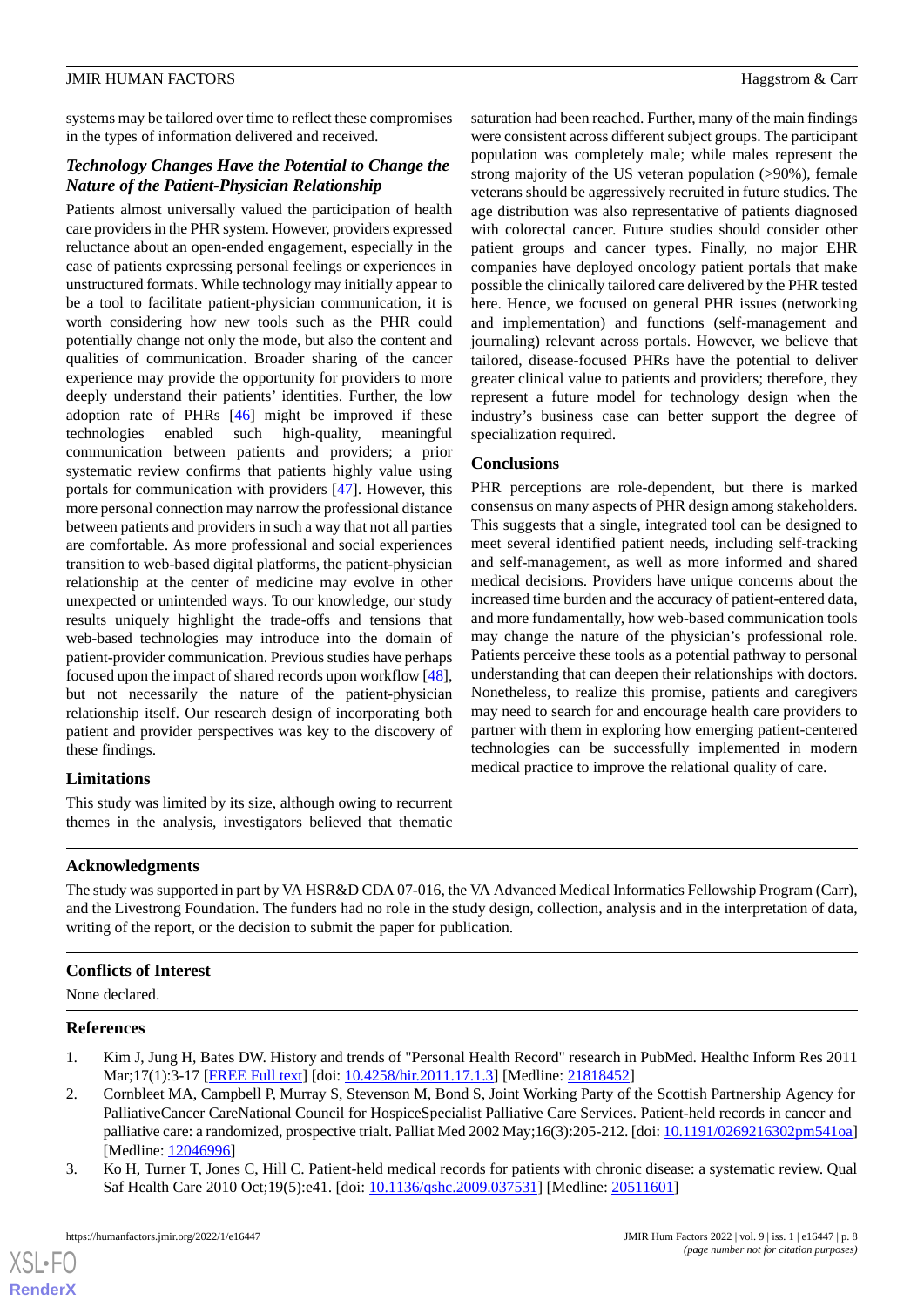- <span id="page-8-0"></span>4. Jones DA, Shipman JP, Plaut DA, Selden CR. Characteristics of personal health records: findings of the Medical Library Association/National Library of Medicine Joint Electronic Personal Health Record Task Force. J Med Libr Assoc 2010 Jul;98(3):243-249 [[FREE Full text\]](http://europepmc.org/abstract/MED/20648259) [doi: [10.3163/1536-5050.98.3.013](http://dx.doi.org/10.3163/1536-5050.98.3.013)] [Medline: [20648259](http://www.ncbi.nlm.nih.gov/entrez/query.fcgi?cmd=Retrieve&db=PubMed&list_uids=20648259&dopt=Abstract)]
- <span id="page-8-2"></span><span id="page-8-1"></span>5. Archer N, Fevrier-Thomas U, Lokker C, McKibbon KA, Straus SE. Personal health records: a scoping review. J Am Med Inform Assoc 2011;18(4):515-522 [\[FREE Full text](http://europepmc.org/abstract/MED/21672914)] [doi: [10.1136/amiajnl-2011-000105\]](http://dx.doi.org/10.1136/amiajnl-2011-000105) [Medline: [21672914\]](http://www.ncbi.nlm.nih.gov/entrez/query.fcgi?cmd=Retrieve&db=PubMed&list_uids=21672914&dopt=Abstract)
- 6. Consumers and Health Information Technology: A National Survey. California Health Care Foundation. 2010 Apr 13. URL:<http://www.chcf.org/publications/2010/04/consumers-and-health-information-technology-a-national-survey> [accessed 2021-12-27]
- <span id="page-8-19"></span><span id="page-8-3"></span>7. De Clercq PA, Hasman A, Wolffenbuttel BHR. A consumer health record for supporting the patient-centered management of chronic diseases. Med Inform Internet Med 2003 Jun;28(2):117-127. [doi: [10.1080/14639230310001600506\]](http://dx.doi.org/10.1080/14639230310001600506) [Medline: [14692588](http://www.ncbi.nlm.nih.gov/entrez/query.fcgi?cmd=Retrieve&db=PubMed&list_uids=14692588&dopt=Abstract)]
- <span id="page-8-4"></span>8. Lafky D, Horan T. Prospective Personal Health Record Use Among Different User Groups: Results of a Multi-wave Study. 2008 Presented at: 41st Annual Hawaii International Conference on System Sciences (HICSS 2008); January 7-10, 2008; Waikoloa, HI. [doi: [10.1109/hicss.2008.363\]](http://dx.doi.org/10.1109/hicss.2008.363)
- <span id="page-8-5"></span>9. Sox CM, Gribbons WM, Loring BA, Mandl KD, Batista R, Porter SC. Patient-centered design of an information management module for a personally controlled health record. J Med Internet Res 2010 Aug 30;12(3):e36 [[FREE Full text](https://www.jmir.org/2010/3/e36/)] [doi: [10.2196/jmir.1269](http://dx.doi.org/10.2196/jmir.1269)] [Medline: [20805091](http://www.ncbi.nlm.nih.gov/entrez/query.fcgi?cmd=Retrieve&db=PubMed&list_uids=20805091&dopt=Abstract)]
- <span id="page-8-6"></span>10. Atreja A, Mehta N, Miller D, Moore S, Nichols K, Miller H, et al. One size does not fit all: using qualitative methods to inform the development of an Internet portal for multiple sclerosis patients. AMIA Annu Symp Proc 2005:16-20 [\[FREE](http://europepmc.org/abstract/MED/16778993) [Full text\]](http://europepmc.org/abstract/MED/16778993) [Medline: [16778993\]](http://www.ncbi.nlm.nih.gov/entrez/query.fcgi?cmd=Retrieve&db=PubMed&list_uids=16778993&dopt=Abstract)
- <span id="page-8-7"></span>11. Jemal A, Simard EP, Dorell C, Noone A, Markowitz LE, Kohler B, et al. Annual Report to the Nation on the Status of Cancer, 1975-2009, featuring the burden and trends in human papillomavirus(HPV)-associated cancers and HPV vaccination coverage levels. J Natl Cancer Inst 2013 Feb 06;105(3):175-201 [\[FREE Full text\]](http://europepmc.org/abstract/MED/23297039) [doi: [10.1093/jnci/djs491\]](http://dx.doi.org/10.1093/jnci/djs491) [Medline: [23297039](http://www.ncbi.nlm.nih.gov/entrez/query.fcgi?cmd=Retrieve&db=PubMed&list_uids=23297039&dopt=Abstract)]
- <span id="page-8-8"></span>12. National Research Council, Institute of Medicine. In: Ganz PA, Hewitt PM, editors. From Cancer Patient to Cancer Survivor: Lost in Transition: An American Society of Clinical Oncology and Institute of Medicine Symposium. Washington, DC: National Academies Press; 2006.
- <span id="page-8-9"></span>13. Siegel RL, Miller KD, Goding Sauer A, Fedewa SA, Butterly LF, Anderson JC, et al. Colorectal cancer statistics, 2020. CA Cancer J Clin 2020 May;70(3):145-164 [\[FREE Full text\]](https://doi.org/10.3322/caac.21601) [doi: [10.3322/caac.21601](http://dx.doi.org/10.3322/caac.21601)] [Medline: [32133645](http://www.ncbi.nlm.nih.gov/entrez/query.fcgi?cmd=Retrieve&db=PubMed&list_uids=32133645&dopt=Abstract)]
- <span id="page-8-10"></span>14. Rex DK, Kahi CJ, Levin B, Smith RA, Bond JH, Brooks D, American Cancer Society, US Multi-Society Task Force on Colorectal Cancer. Guidelines for colonoscopy surveillance after cancer resection: a consensus update by the American Cancer Society and the US Multi-Society Task Force on Colorectal Cancer. Gastroenterology 2006 May;130(6):1865-1871. [doi: [10.1053/j.gastro.2006.03.013](http://dx.doi.org/10.1053/j.gastro.2006.03.013)] [Medline: [16697749](http://www.ncbi.nlm.nih.gov/entrez/query.fcgi?cmd=Retrieve&db=PubMed&list_uids=16697749&dopt=Abstract)]
- <span id="page-8-11"></span>15. Ansari N, Solomon MJ, Fisher RJ, Mackay J, Burmeister B, Ackland S, et al. Acute adverse events and postoperative complications in a randomized trial of preoperative short-course radiotherapy versus long-course chemoradiotherapy for T3 adenocarcinoma of the rectum: Trans-Tasman Radiation Oncology Group Trial (TROG 01.04). Ann Surg 2017 May;265(5):882-888. [doi: [10.1097/SLA.0000000000001987\]](http://dx.doi.org/10.1097/SLA.0000000000001987) [Medline: [27631775](http://www.ncbi.nlm.nih.gov/entrez/query.fcgi?cmd=Retrieve&db=PubMed&list_uids=27631775&dopt=Abstract)]
- <span id="page-8-13"></span><span id="page-8-12"></span>16. Gebremedhn EG, Shortland PJ, Mahns DA. The incidence of acute oxaliplatin-induced neuropathy and its impact on treatment in the first cycle: a systematic review. BMC Cancer 2018 Apr 12;18(1):410 [\[FREE Full text\]](https://bmccancer.biomedcentral.com/articles/10.1186/s12885-018-4185-0) [doi: [10.1186/s12885-018-4185-0\]](http://dx.doi.org/10.1186/s12885-018-4185-0) [Medline: [29649985](http://www.ncbi.nlm.nih.gov/entrez/query.fcgi?cmd=Retrieve&db=PubMed&list_uids=29649985&dopt=Abstract)]
- <span id="page-8-14"></span>17. Nazi KM. The personal health record paradox: health care professionals' perspectives and the information ecology of personal health record systems in organizational and clinical settings. J Med Internet Res 2013 Apr 04;15(4):e70 [[FREE](https://www.jmir.org/2013/4/e70/) [Full text\]](https://www.jmir.org/2013/4/e70/) [doi: [10.2196/jmir.2443](http://dx.doi.org/10.2196/jmir.2443)] [Medline: [23557596\]](http://www.ncbi.nlm.nih.gov/entrez/query.fcgi?cmd=Retrieve&db=PubMed&list_uids=23557596&dopt=Abstract)
- <span id="page-8-15"></span>18. Tieu L, Sarkar U, Schillinger D, Ralston JD, Ratanawongsa N, Pasick R, et al. Barriers and facilitators to online portal use among patients and caregivers in a safety net health care system: a qualitative study. J Med Internet Res 2015 Dec 03;17(12):e275 [\[FREE Full text](https://www.jmir.org/2015/12/e275/)] [doi: [10.2196/jmir.4847\]](http://dx.doi.org/10.2196/jmir.4847) [Medline: [26681155](http://www.ncbi.nlm.nih.gov/entrez/query.fcgi?cmd=Retrieve&db=PubMed&list_uids=26681155&dopt=Abstract)]
- <span id="page-8-16"></span>19. Casillas A, Cemballi AG, Abhat A, Lemberg M, Portz JD, Sadasivaiah S, et al. An untapped potential in primary care: semi-structured interviews with clinicians on how patient portals will work for caregivers in the safety net. J Med Internet Res 2020 Jul 20;22(7):e18466 [\[FREE Full text\]](https://www.jmir.org/2020/7/e18466/) [doi: [10.2196/18466](http://dx.doi.org/10.2196/18466)] [Medline: [32706709\]](http://www.ncbi.nlm.nih.gov/entrez/query.fcgi?cmd=Retrieve&db=PubMed&list_uids=32706709&dopt=Abstract)
- <span id="page-8-17"></span>20. Nielsen J, Landauer TK. A mathematical model of the finding of usability problems. 1993 Presented at: ACM INTERCHI'93 Conference; April 24-29, 1993; Amsterdam, The Netherlands p. 206-213 URL: [https://dl.acm.org/doi/10.1145/169059.](https://dl.acm.org/doi/10.1145/169059.169166) [169166](https://dl.acm.org/doi/10.1145/169059.169166)
- <span id="page-8-18"></span>21. Seebregts CJ, Mamlin BW, Biondich PG, Fraser HSF, Wolfe BA, Jazayeri D, OpenMRS Implementers Network. The OpenMRS Implementers Network. Int J Med Inform 2009 Nov;78(11):711-720. [doi: [10.1016/j.ijmedinf.2008.09.005\]](http://dx.doi.org/10.1016/j.ijmedinf.2008.09.005) [Medline: [19157968](http://www.ncbi.nlm.nih.gov/entrez/query.fcgi?cmd=Retrieve&db=PubMed&list_uids=19157968&dopt=Abstract)]
- 22. Charmaz K. Constructing Grounded Theory: A practical guide through qualitative analysis. Thousand Oaks, CA: Sage; 2006.
- 23. Brassard M. Featuring the Seven Management and Planning Tools. In: The Memory Jogger Plus+. Massachusetts: Goal/Qpc; 1989.

[XSL](http://www.w3.org/Style/XSL)•FO **[RenderX](http://www.renderx.com/)**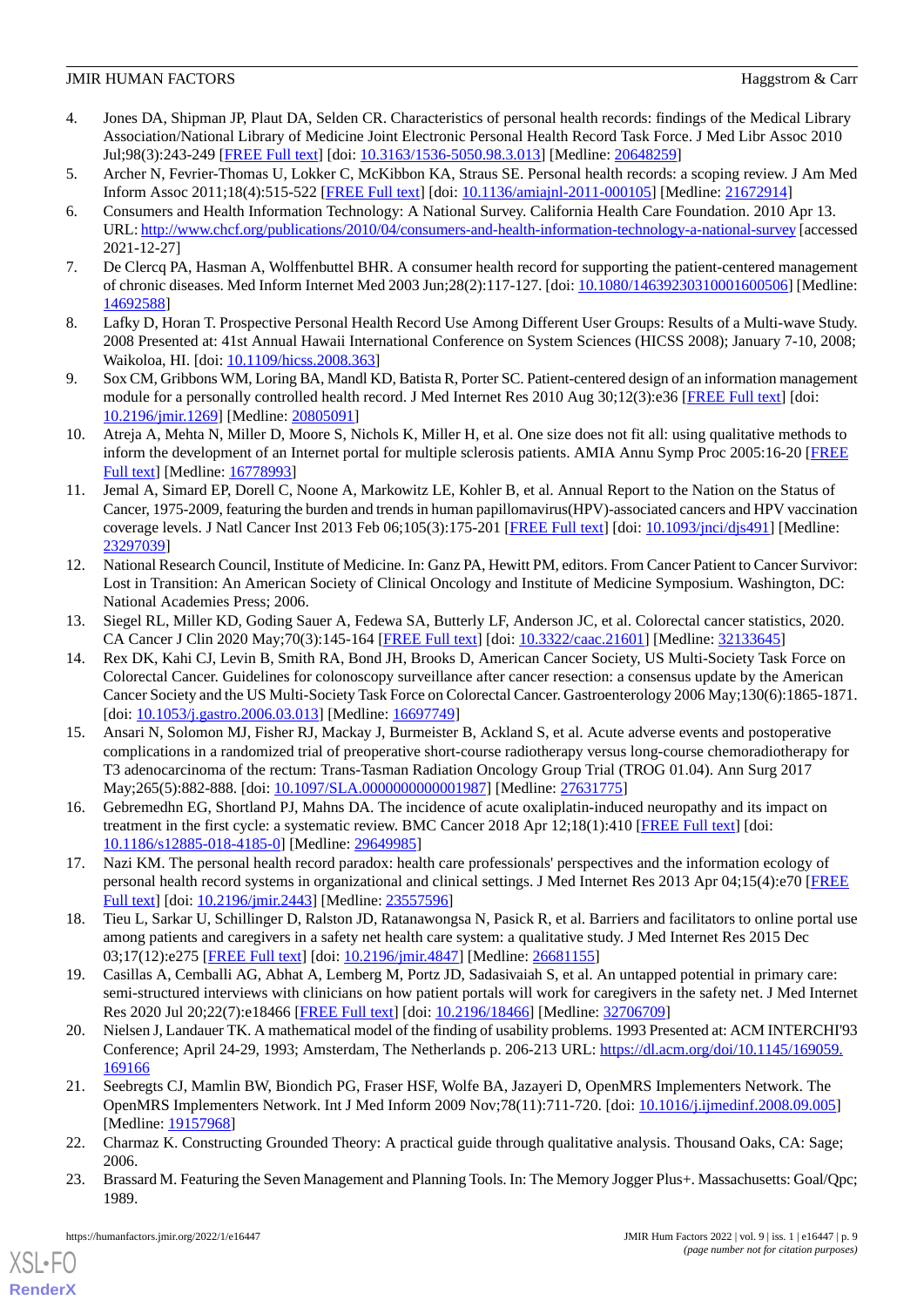- <span id="page-9-0"></span>24. Borkan J. Immersion/Crystallization. In: Crabtree BF, Miller WL, editors. Doing Qualitative Research (2nd edition). Thousand Oaks, CA: Sage Publications; 1999:179-194.
- <span id="page-9-2"></span><span id="page-9-1"></span>25. Davies D, Dodd J. Qualitative research and the question of rigor. Qual Health Res 2002 Feb;12(2):279-289. [doi: [10.1177/104973230201200211\]](http://dx.doi.org/10.1177/104973230201200211) [Medline: [11837376\]](http://www.ncbi.nlm.nih.gov/entrez/query.fcgi?cmd=Retrieve&db=PubMed&list_uids=11837376&dopt=Abstract)
- 26. Schwartz PH, Caine K, Alpert SA, Meslin EM, Carroll AE, Tierney WM. Patient preferences in controlling access to their electronic health records: a prospective cohort study in primary care. J Gen Inter Med 2015 Jan;Suppl 1(Suppl 1):25-30. [doi: [10.1007/s11606-014-3054-z\]](http://dx.doi.org/10.1007/s11606-014-3054-z) [Medline: [25480721](http://www.ncbi.nlm.nih.gov/entrez/query.fcgi?cmd=Retrieve&db=PubMed&list_uids=25480721&dopt=Abstract)]
- <span id="page-9-4"></span><span id="page-9-3"></span>27. Medford-Davis LN, Chang L, Rhodes KV. Health Information Exchange: What do patients want? Health Informatics J 2017 Dec;23(4):268-278 [[FREE Full text\]](https://journals.sagepub.com/doi/10.1177/1460458216647190?url_ver=Z39.88-2003&rfr_id=ori:rid:crossref.org&rfr_dat=cr_pub%3dpubmed) [doi: [10.1177/1460458216647190](http://dx.doi.org/10.1177/1460458216647190)] [Medline: [27245671](http://www.ncbi.nlm.nih.gov/entrez/query.fcgi?cmd=Retrieve&db=PubMed&list_uids=27245671&dopt=Abstract)]
- <span id="page-9-5"></span>28. Zulman DM, Nazi KM, Turvey CL, Wagner TH, Woods SS, An LC. Patient interest in sharing personal health record information: a web-based survey. Ann Intern Med 2011 Dec 20;155(12):805-810 [\[FREE Full text\]](https://www.acpjournals.org/doi/abs/10.7326/0003-4819-155-12-201112200-00002?url_ver=Z39.88-2003&rfr_id=ori:rid:crossref.org&rfr_dat=cr_pub%3dpubmed) [doi: [10.7326/0003-4819-155-12-201112200-00002](http://dx.doi.org/10.7326/0003-4819-155-12-201112200-00002)] [Medline: [22184687](http://www.ncbi.nlm.nih.gov/entrez/query.fcgi?cmd=Retrieve&db=PubMed&list_uids=22184687&dopt=Abstract)]
- <span id="page-9-6"></span>29. Hogarth M, Hajopoulos K, Young M, Cowles N, Churin J, Hornthal B, et al. The Communication and Care Plan: a novel approach to patient-centered clinical information systems. J Biomed Inform 2010 Oct;43(5 Suppl):S6-S8 [[FREE Full text](https://pubmed.ncbi.nlm.nih.gov/20937486/)]
- <span id="page-9-7"></span>30. Latulipe C, Quandt SA, Melius KA, Bertoni A, Miller DP, Smith D, et al. Insights into older qdult patient concerns qround the caregiver proxy portal use: qualitative interview study. J Med Internet Res 2018 Nov 02;20(11):e10524 [[FREE Full](https://www.jmir.org/2018/11/e10524/) [text](https://www.jmir.org/2018/11/e10524/)] [doi: [10.2196/10524\]](http://dx.doi.org/10.2196/10524) [Medline: [30389654\]](http://www.ncbi.nlm.nih.gov/entrez/query.fcgi?cmd=Retrieve&db=PubMed&list_uids=30389654&dopt=Abstract)
- <span id="page-9-8"></span>31. Leventhal JC, Cummins JA, Schwartz PH, Martin DK, Tierney WM. Designing a system for patients controlling providers' access to their electronic health records: organizational and technical challenges. J Gen Intern Med 2015 Jan;30 Suppl 1:S17-S24 [[FREE Full text](http://europepmc.org/abstract/MED/25480722)] [doi: [10.1007/s11606-014-3055-y](http://dx.doi.org/10.1007/s11606-014-3055-y)] [Medline: [25480722](http://www.ncbi.nlm.nih.gov/entrez/query.fcgi?cmd=Retrieve&db=PubMed&list_uids=25480722&dopt=Abstract)]
- <span id="page-9-9"></span>32. van Dulmen S, Driesenaar JA, van Weert JC, van Osch M, Noordman J. PatientVOICE: development of a preparatory, pre-chemotherapy online communication tool for older patients with cancer. JMIR Res Protoc 2017 May 10;6(5):e85 [\[FREE](https://www.researchprotocols.org/2017/5/e85/) [Full text\]](https://www.researchprotocols.org/2017/5/e85/) [doi: [10.2196/resprot.6979\]](http://dx.doi.org/10.2196/resprot.6979) [Medline: [28490421](http://www.ncbi.nlm.nih.gov/entrez/query.fcgi?cmd=Retrieve&db=PubMed&list_uids=28490421&dopt=Abstract)]
- <span id="page-9-11"></span><span id="page-9-10"></span>33. Epping-Jordan JE, Pruitt SD, Bengoa R, Wagner EH. Improving the quality of health care for chronic conditions. Qual Saf Health Care 2004 Aug;13(4):299-305 [\[FREE Full text\]](https://qhc.bmj.com/lookup/pmidlookup?view=long&pmid=15289634) [doi: [10.1136/qhc.13.4.299](http://dx.doi.org/10.1136/qhc.13.4.299)] [Medline: [15289634\]](http://www.ncbi.nlm.nih.gov/entrez/query.fcgi?cmd=Retrieve&db=PubMed&list_uids=15289634&dopt=Abstract)
- 34. Slocum RB, Howard TA, Villano JL. Narrative Medicine perspectives on patient identity and integrative care in neuro-oncology. J Neurooncol 2017 Sep;134(2):417-421. [doi: [10.1007/s11060-017-2542-5\]](http://dx.doi.org/10.1007/s11060-017-2542-5) [Medline: [28669013\]](http://www.ncbi.nlm.nih.gov/entrez/query.fcgi?cmd=Retrieve&db=PubMed&list_uids=28669013&dopt=Abstract)
- <span id="page-9-12"></span>35. Cepeda MS, Chapman CR, Miranda N, Sanchez R, Rodriguez CH, Restrepo AE. Emotional disclosure through patient narrative may improve pain and well-being: results of a randomized controlled trial in patients with cancer pain. J Pain Symptom Manage 2008 Jun;35(6):623-631. [doi: [10.1016/j.jpainsymman.2007.08.011\]](http://dx.doi.org/10.1016/j.jpainsymman.2007.08.011) [Medline: [18359604\]](http://www.ncbi.nlm.nih.gov/entrez/query.fcgi?cmd=Retrieve&db=PubMed&list_uids=18359604&dopt=Abstract)
- <span id="page-9-13"></span>36. Smailhodzic E, Hooijsma W, Boonstra A, Langley DJ. Social media use in healthcare: A systematic review of effects on patients and on their relationship with healthcare professionals. BMC Health Serv Res 2016 Aug;26(1):442. [doi: [10.1186/s12913-016-1691-0\]](http://dx.doi.org/10.1186/s12913-016-1691-0) [Medline: [27562728](http://www.ncbi.nlm.nih.gov/entrez/query.fcgi?cmd=Retrieve&db=PubMed&list_uids=27562728&dopt=Abstract)]
- <span id="page-9-15"></span><span id="page-9-14"></span>37. Rupert DJ, Moultrie RR, Read JG, Amoozegar JB, Bornkessel AS, O'Donoghue AC. Perceived healthcare provider reactions to patient and caregiver use of online health communities. Patient Educ Couns 2014 Sep;96(3):320-326. [doi: [10.1016/j.pec.2014.05.015\]](http://dx.doi.org/10.1016/j.pec.2014.05.015) [Medline: [24923652](http://www.ncbi.nlm.nih.gov/entrez/query.fcgi?cmd=Retrieve&db=PubMed&list_uids=24923652&dopt=Abstract)]
- <span id="page-9-16"></span>38. Segall N, Saville JG, L'Engle P, Carlson B, Wright MC, Schulman K, et al. Usability evaluation of a personal health record. AMIA Annu Symp Proc 2011;2011:1233-1242 [[FREE Full text](http://europepmc.org/abstract/MED/22195184)] [Medline: [22195184\]](http://www.ncbi.nlm.nih.gov/entrez/query.fcgi?cmd=Retrieve&db=PubMed&list_uids=22195184&dopt=Abstract)
- <span id="page-9-18"></span><span id="page-9-17"></span>39. Ye J, Rust G, Fry-Johnson Y, Strothers H. E-mail in patient-provider communication: a systematic review. Patient Educ Couns 2010 Aug;80(2):266-273 [[FREE Full text](http://europepmc.org/abstract/MED/19914022)] [doi: [10.1016/j.pec.2009.09.038](http://dx.doi.org/10.1016/j.pec.2009.09.038)] [Medline: [19914022](http://www.ncbi.nlm.nih.gov/entrez/query.fcgi?cmd=Retrieve&db=PubMed&list_uids=19914022&dopt=Abstract)]
- <span id="page-9-19"></span>40. Gordon NP, Hiatt RA, Lampert DI. Concordance of self-reported data and medical record audit for six cancer screening procedures. J Natl Cancer Inst 1993 Apr 07;85(7):566-570. [doi: [doi: 10.1093/jnci/85.7.566](http://dx.doi.org/doi: 10.1093/jnci/85.7.566)] [Medline: [8455203](http://www.ncbi.nlm.nih.gov/entrez/query.fcgi?cmd=Retrieve&db=PubMed&list_uids=8455203&dopt=Abstract)]
- <span id="page-9-20"></span>41. Perzynski AT, Roach MJ, Shick S, Callahan B, Gunzler D, Cebul R, et al. Patient portals and broadband internet inequality. J Am Med Inform Assoc 2017 Sep 01;24(5):927-932 [\[FREE Full text\]](http://europepmc.org/abstract/MED/28371853) [doi: [10.1093/jamia/ocx020\]](http://dx.doi.org/10.1093/jamia/ocx020) [Medline: [28371853](http://www.ncbi.nlm.nih.gov/entrez/query.fcgi?cmd=Retrieve&db=PubMed&list_uids=28371853&dopt=Abstract)]
- <span id="page-9-21"></span>42. Cortelyou-Ward K, Atkins DN, Noblin A, Rotarius T, White P, Carey C. Navigating the digital divide: barriers to telehealth in rural areas. J Health Care Poor Underserved 2020;31(4):1546-1556. [doi: [10.1353/hpu.2020.0116\]](http://dx.doi.org/10.1353/hpu.2020.0116) [Medline: [33416736](http://www.ncbi.nlm.nih.gov/entrez/query.fcgi?cmd=Retrieve&db=PubMed&list_uids=33416736&dopt=Abstract)]
- 43. Walker J, Ahern DK, Le LX, Delbanco T. Insights for internists: "I want the computer to know who I am". J Gen Intern Med 2009 Jun;24(6):727-732 [\[FREE Full text](http://europepmc.org/abstract/MED/19412641)] [doi: [10.1007/s11606-009-0973-1\]](http://dx.doi.org/10.1007/s11606-009-0973-1) [Medline: [19412641\]](http://www.ncbi.nlm.nih.gov/entrez/query.fcgi?cmd=Retrieve&db=PubMed&list_uids=19412641&dopt=Abstract)
- <span id="page-9-23"></span><span id="page-9-22"></span>44. Tenforde M, Jain A, Hickner J. The value of personal health records for chronic disease management: what do we know? Fam Med 2011 May;43(5):351-354 [[FREE Full text](http://www.stfm.org/fmhub/fm2011/May/Mark351.pdf)] [Medline: [21557106\]](http://www.ncbi.nlm.nih.gov/entrez/query.fcgi?cmd=Retrieve&db=PubMed&list_uids=21557106&dopt=Abstract)
- <span id="page-9-24"></span>45. Tarver WL, Robb BW, Haggstrom DA. Usefulness and usability of a personal health record and survivorship care plan for colorectal cancer survivors: survey study. JMIR Cancer 2019 Aug 20;5(2):e10692 [[FREE Full text](https://cancer.jmir.org/2019/2/e10692/)] [doi: [10.2196/10692\]](http://dx.doi.org/10.2196/10692) [Medline: [31432780](http://www.ncbi.nlm.nih.gov/entrez/query.fcgi?cmd=Retrieve&db=PubMed&list_uids=31432780&dopt=Abstract)]
- 46. Fraccaro P, Vigo M, Balatsoukas P, Buchan IE, Peek N, van der Veer SN. Patient portal adoption rates: a systematic literature review and meta-analysis. Stud Health Technol Inform 2017;245:79-83. [Medline: [29295056\]](http://www.ncbi.nlm.nih.gov/entrez/query.fcgi?cmd=Retrieve&db=PubMed&list_uids=29295056&dopt=Abstract)
- 47. Kruse CS, Bolton K, Freriks G. The effect of patient portals on quality outcomes and its implications to meaningful use: a systematic review. J Med Internet Res 2015 Feb 10;17(2):e44 [\[FREE Full text](https://www.jmir.org/2015/2/e44/)] [doi: [10.2196/jmir.3171](http://dx.doi.org/10.2196/jmir.3171)] [Medline: [25669240\]](http://www.ncbi.nlm.nih.gov/entrez/query.fcgi?cmd=Retrieve&db=PubMed&list_uids=25669240&dopt=Abstract)
- 48. Cajander Å, Moll J, Englund S, Hansman A. Medical records online for patients and effects on the work environment of nurses. Stud Health Technol Inform 2018;247:271-275. [Medline: [29677965\]](http://www.ncbi.nlm.nih.gov/entrez/query.fcgi?cmd=Retrieve&db=PubMed&list_uids=29677965&dopt=Abstract)

 $XS$  • FO **[RenderX](http://www.renderx.com/)**